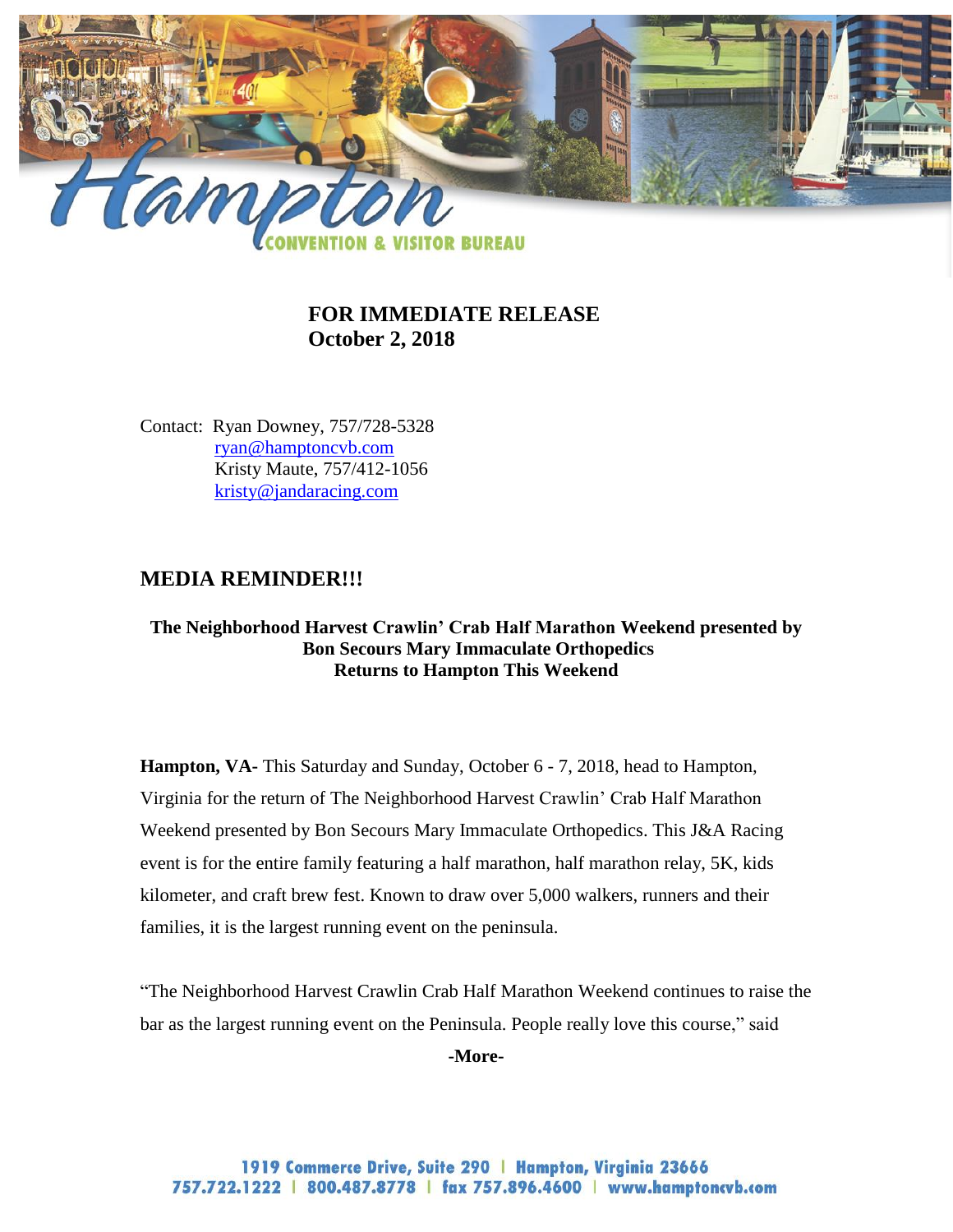Jerry Frostick, Race Director. "With flat, fast courses, incredible scenery, and a post-race party second-to-none, it is an ideal race for all participants. The Hampton communities really get behind this race and come out to cheer and support our runners. This year we are expecting over 5,000 runners from over 35 states."

Adding to the excitement this year, The Neighborhood Harvest Crawlin' Crab Half Marathon Weekend welcomes Bart Yasso, the Mayor of Running. Yasso will be interacting with participants all weekend long. Participants can also take part in Yoga under the Sails! This donation-based yoga class will be held on Saturday, October  $6<sup>th</sup>$ with Studio Bamboo yoga to benefit the Boys & Girls Club.

In addition to our races, the Hampton Roads Convention Center will host a Sports & Fitness Expo on Friday, October 5th from 2:00 p.m. – 6:00 p.m. and Saturday, October  $6<sup>th</sup>$  from 11:00 a.m.  $-4:00$  p.m. The free expo will include sports retailers, sports performance services, and various charitable opportunities.

All Half Marathon and 5K participants will receive a unique medal, a short-sleeve technical shirt, and access to the post-race Craft Brew Fest where they can enjoy Virginia craft brews, Baker's Crust Kickin' Corn and Crab Chowder and live music.

# **Schedule**

### **Friday, October 5**

2:00 p.m.  $-6.00$  p.m. Sports & Fitness Expo and packet pickup at the Hampton Roads Convention Center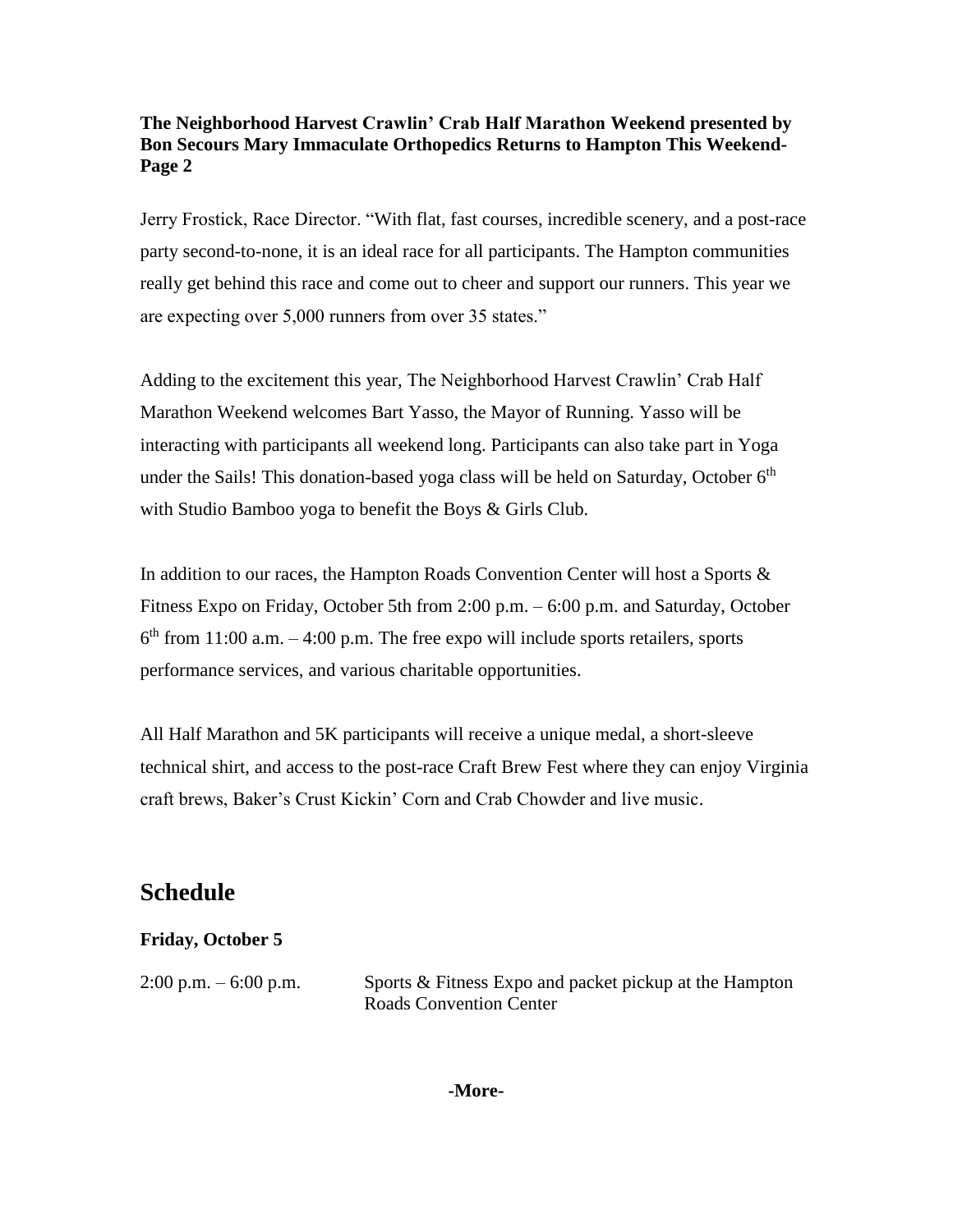### **Saturday, October 6**

| 7:00 a.m. $-9:15$ a.m.    | 5K & 1K Race Day Packet Pick Up at the Hampton Roads<br><b>Convention Center</b>                 |
|---------------------------|--------------------------------------------------------------------------------------------------|
| $8:00$ a.m.               | 5K Start                                                                                         |
| $8:30$ a.m. $-11:00$ a.m. | <b>Craft Brew Fest</b>                                                                           |
| $9:30$ a.m.               | Kids Kilometer (1K) Start                                                                        |
| 11:00 a.m. $-4:00$ p.m.   | Sports & Fitness Expo and Half Marathon Packet Pick Up<br>at the Hampton Roads Convention Center |
| 11:30 a.m. $- 12:30$ p.m. | Yoga under the Sails                                                                             |
| <b>Sunday, October 8</b>  |                                                                                                  |
| 8:00 a.m.                 | <b>Half Marathon Start</b>                                                                       |
| 9:00 a.m. $-1:00$ p.m.    | <b>Craft Brew Fest</b>                                                                           |
|                           |                                                                                                  |

\*All races start in front of the Hampton Roads Convention Center between the center and the Hampton Coliseum

### **Racing Highlights**

- Five separate races: Half Marathon, Half Marathon Relay, 5K, and Kids 1K.
- Shell Yeah Challenge where you can run in both the 5K and Half Marathon.

• Largest numbers of participants ever for a running road race on the Virginia Peninsula.

• A Sports & Fitness Expo at the Hampton Roads Convention Center.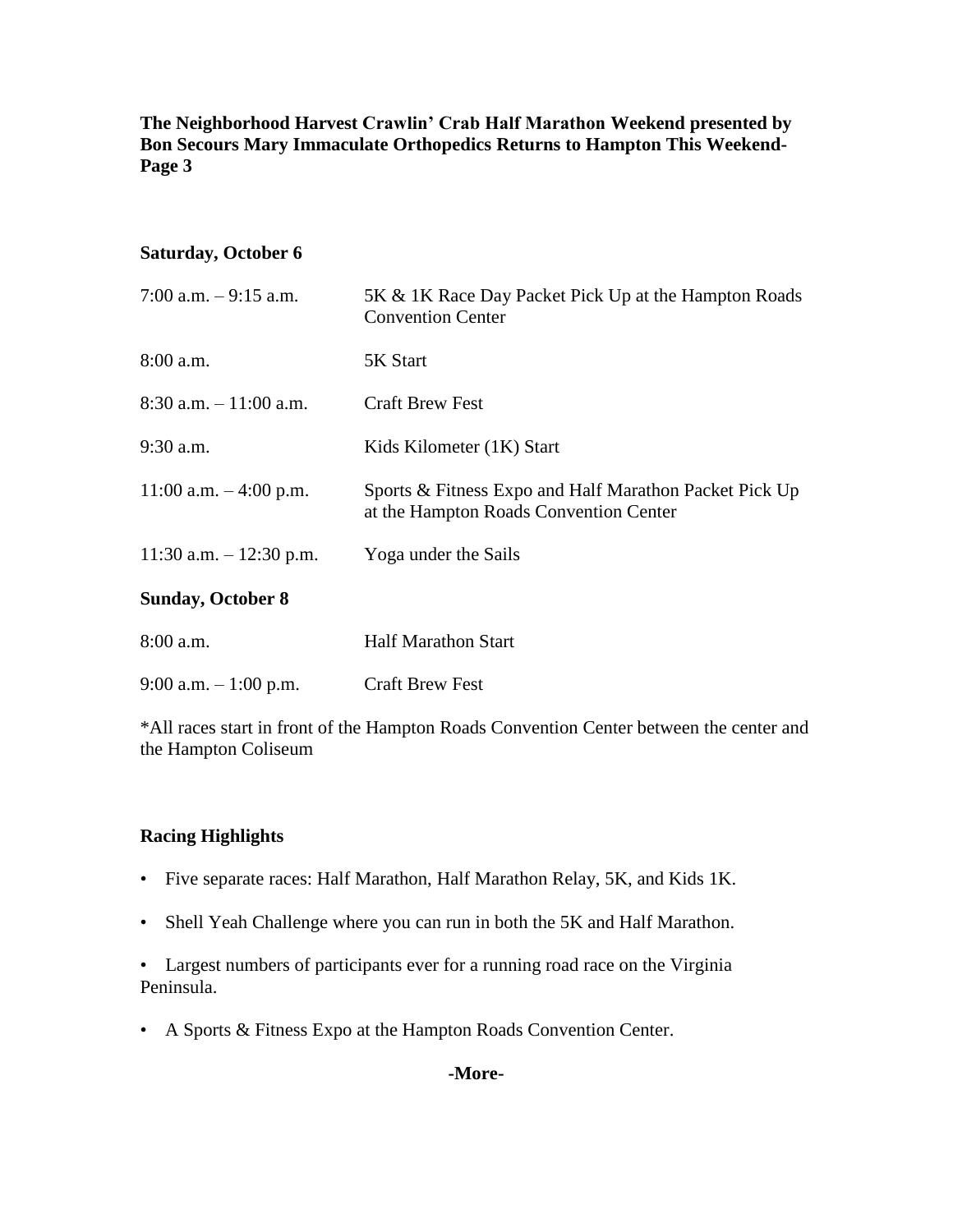Flat, fast courses through historic downtown and along the Chesapeake Bay and Hampton Roads Harbor.

• DJs, radio stations, and entertainment zones throughout the courses.

• Outdoor Craft Brew Fest with live music, Baker's Crust Kickin' Corn & Crab Chowder and craft beers.

- Technical shirts for all runners (5K/Half) (men and women sizes).
- Additional Half Marathon Finisher Item.
- Medal for all finishers.

## **Registration Cost**

| <b>Half Marathon</b>       | \$105 Through Friday |
|----------------------------|----------------------|
|                            | \$115 Race Weekend   |
| <b>Half Marathon Relay</b> | \$115 Through Friday |
|                            | \$125 Race Weekend   |
| 5Κ.                        | \$50 Through Friday  |
|                            | \$55 Race Weekend    |
| <b>Shell Yeah!</b>         | \$160 Through Friday |
|                            | \$175 Race Weekend   |
| Kids Kilometer             | \$25 Through Friday  |
|                            | \$30 Race Weekend    |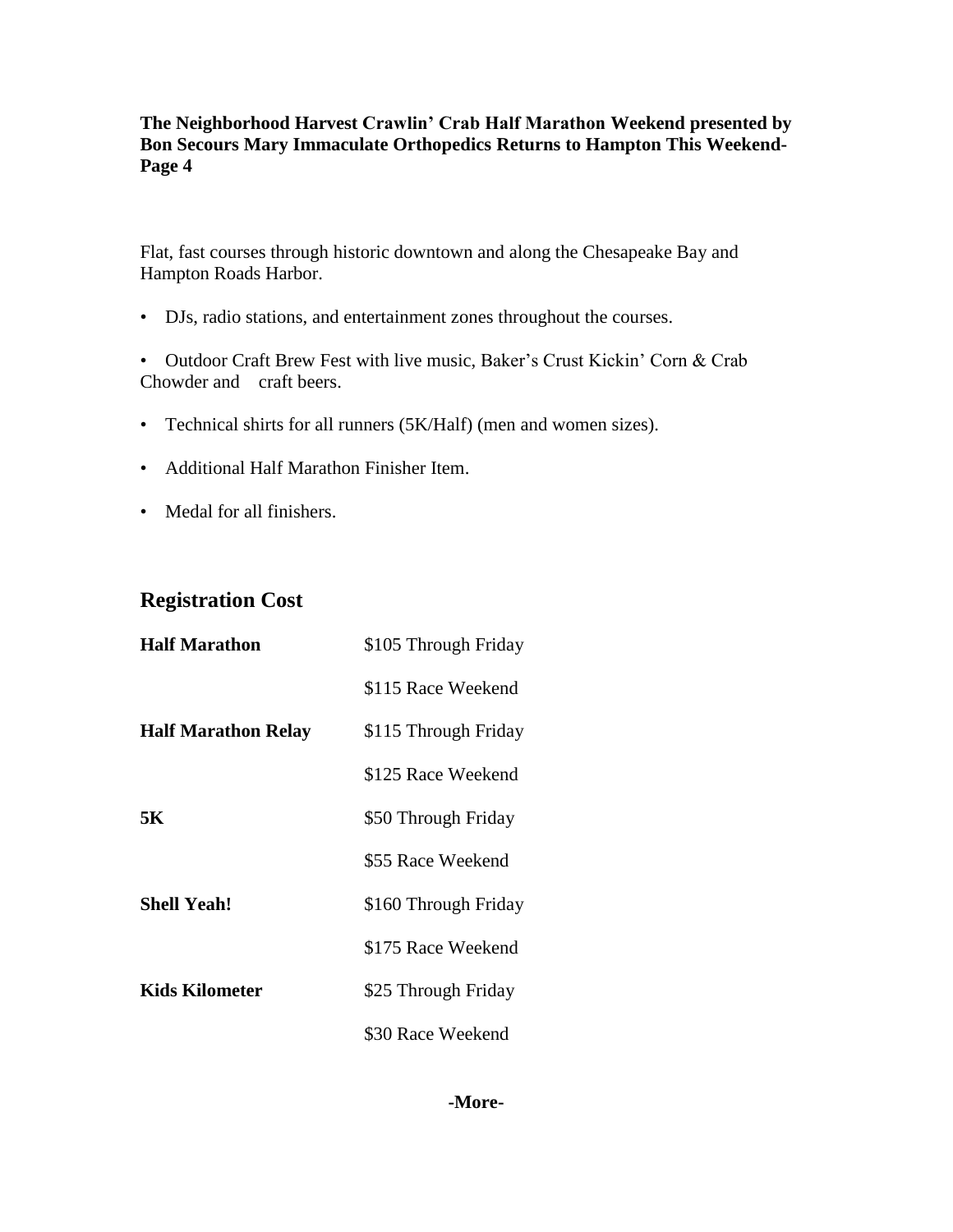#### **Location**

Hampton Roads Convention Center 1610 Coliseum Drive Hampton, VA 23666

For more information on Crawlin' Crab Half Marathon Weekend, dial 757/412-1056. For further details, including registration, visit [www.crawlincrabhalf.com.](http://www.crawlincrabhalf.com/)

J&A Racing is a nationally recognized race management company based in Virginia Beach, Virginia. With a portfolio of seven events and two training programs, J&A Racing's mission is to promote and support healthy lifestyles and the sport of running through all stages of life. Since 2003 when J&A Racing Owners Amy and Jerry Frostick took over the Shamrock Sportsfest, the Yuengling Shamrock Marathon Weekend has become one of the most popular running events in the country, growing from 3,000 participants to a record 30,000 in 2015. Additionally, J&A organizes the Anthem Wicked 10K, Old Point National Bank Monster Mile and Mini Monster 1K; the Big Blue 5K presented Bon Secours In Motion; the Great Outdoor Provision Co. Surf-N-Santa 5 Miler; the Neighborhood Harvest Crawlin' Crab Half Marathon & 5K; the Chartway Norfolk Harbor Half Marathon and We Promise Foundation 5K; and the ADP Corporate 5K. For more information on J&A Racing's events, visit [jandaracing.com.](http://www.jandaracing.com/)

Partially bordered by the Hampton Roads harbor and Chesapeake Bay, Hampton, with the 344,000 sq. ft. Hampton Roads Convention Center and the award-winning Hampton Coliseum, is located in the center of Coastal Virginia and the Hampton Roads metropolitan area. Hampton is the site of America's first continuous English-speaking settlement, the site of the first arrival of Africans in English North America, and is home